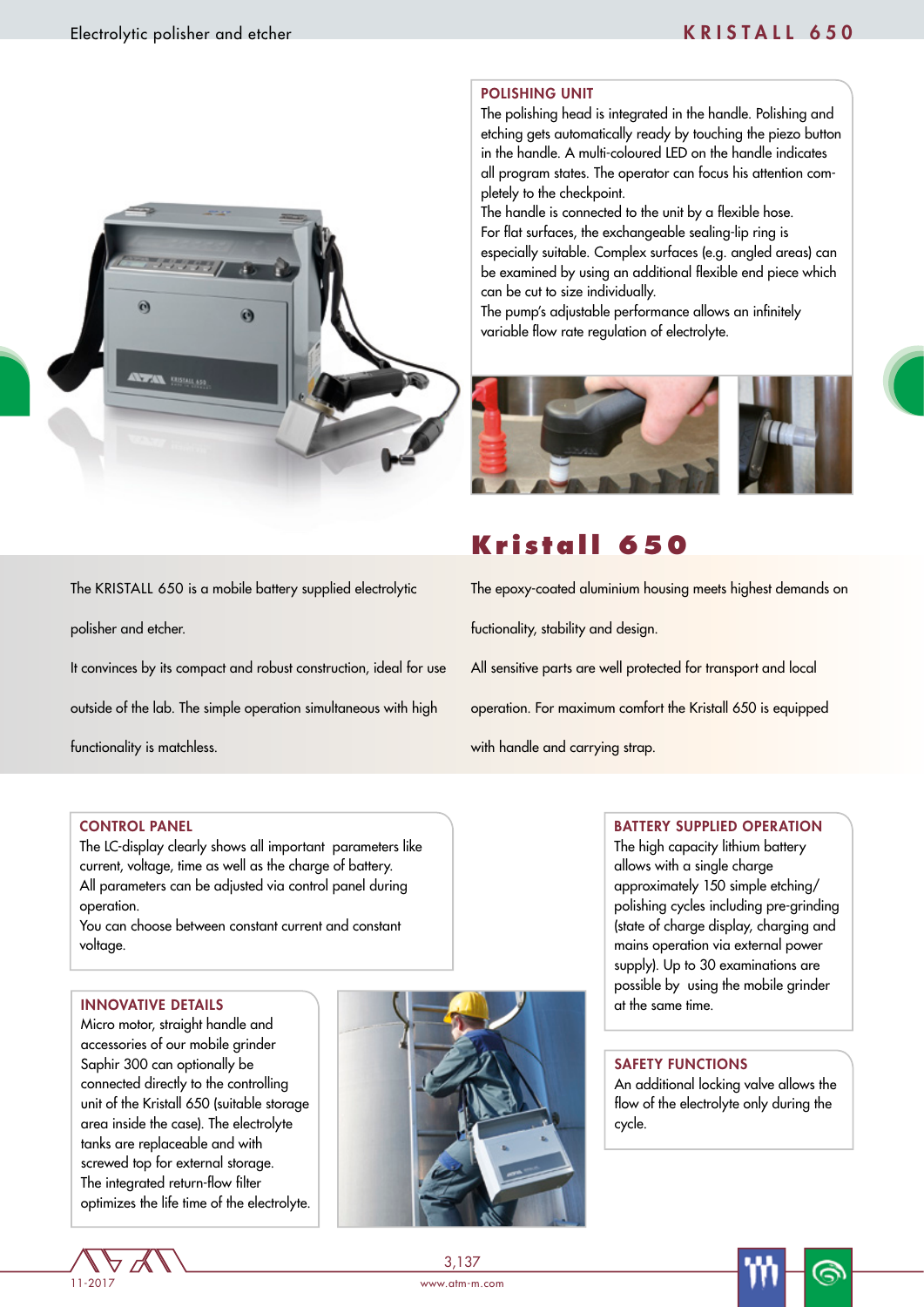### BASIC MODULE





### KRISTALL 650

#### Order No.: M6201000

- » mobile electrolytic polisher and etcher
- » fully automatic, microprocessor controlled programm sequence
- » battery supplied by high capacity lithium battery
- » operation and charging by external power supply
- » polishing head with automatic start-stop function and multicolour LED for displaying current operating states
- » infinitely variable flow rate regulation of electrolyte
- » additional locking valve to avoid leakage of electrolyte
- » control panel with clear LC display
- » variable power and voltage supply, adjustable time
- » return-flow filter (filter pads exchangeable without tool)
- » replaceable electrolyte tank
- » flexible, exchangeable sealing-lip ring for flat surfaces; additional end-piece which can be cut to size for examination of complex surfaces (e.g. angled areas)
- » solid epoxy-coated aluminium case with carrying-sling and handle
- » prepared for storing up and controlling manual grinder Saphir 300 (option)
- » incl. maintenance set

#### EQUIPMENT

## POWER SUPPLY

Equipment 1 230 V/50 Hz (1Ph/N/PE) Order No.: A6201000

Equipment 2 110 V/60 Hz (1Ph/N/PE) Order No.: A6201001

#### FACILITY FOR TRANSPORTABLE GRINDER AND POLISHER

Equipment 1 without facility Order No.: A6201004 Equipment 2 with facility Order No.: A6201005

#### **ACCESSORIES**

6